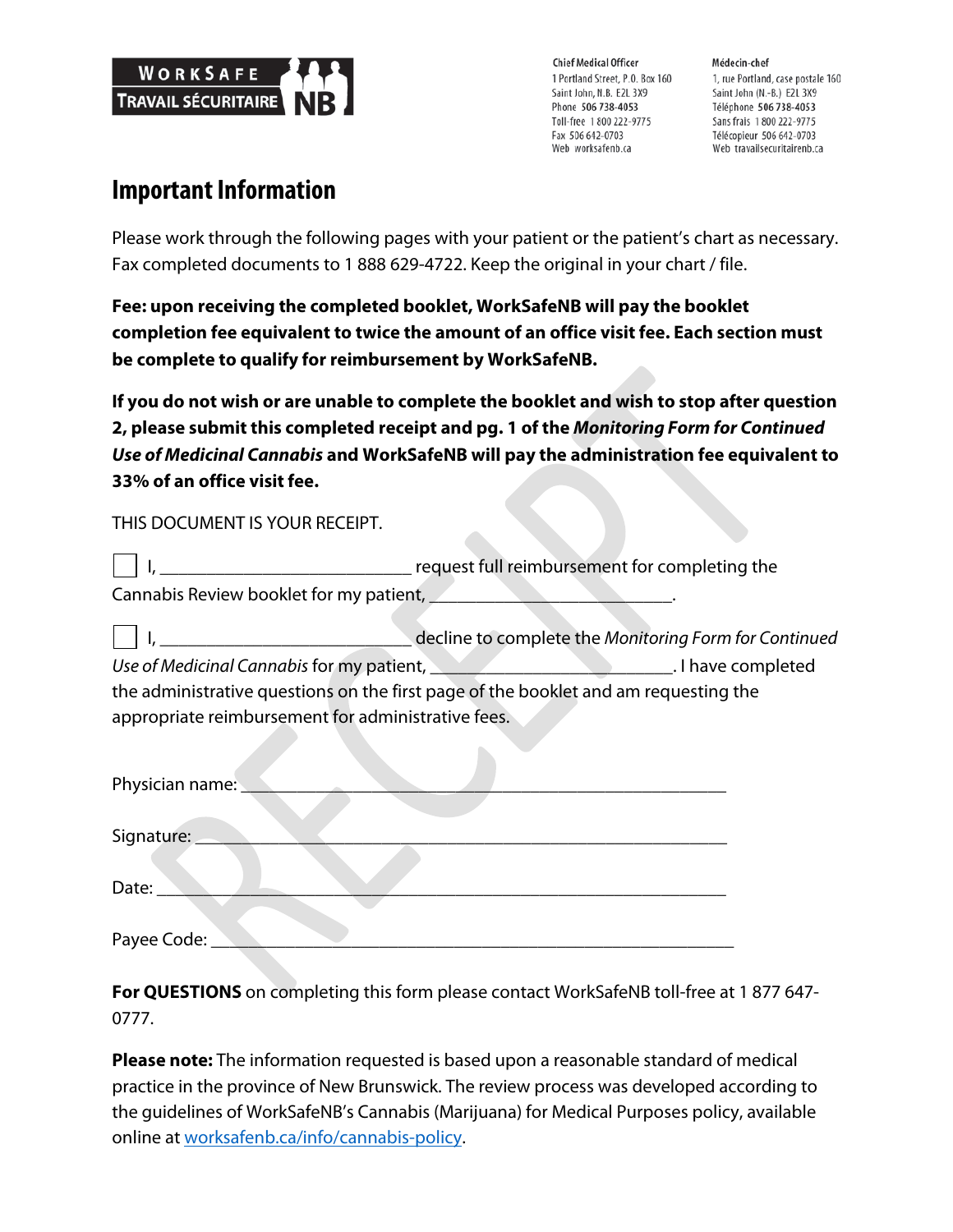

## **MONITORING FORM FOR CONTINUED USE OF MEDICINAL CANNABIS FAMILY PHYSICIAN/NURSE PRACTITIONER**

WorkSafeNB will review injured workers' treatment plans and goals to ensure medicinal cannabis continues to be necessary and effective in treating the compensable injury or disease. We require the primary care provider or the authorizing physician to provide evidence of having followed WorkSafeNB's monitoring requirements.

Patient name:

- 1. Are you this patient's: Primary Care Provider and/or  $\Box$  Authorizing Physician
- 2. Do you agree to participate in WorkSafeNB's Cannabis Monitoring bo you agree to participate in Worksalervo's Cannabis Monitoring Tressection PES NO

*WorkSafeNB first requests monitoring from the primary care provider. If the primary care provider does not agree to monitor the effects of the cannabis authorization, WorkSafeNB requests participation from the authorizing physician. If both care providers do not agree to participate, WorkSafeNB will not support further cannabis authorization as the safety and effectiveness of the treatment cannot be determined.*

- 3. Please specify details of the medicinal cannabis authorization (if already provided):
	- a. This patient has medical authorization for \_\_\_\_\_\_ grams of marijuana per day for \_\_\_\_\_\_ duration.
	- b. Mode(s) of administration:  $\Box$
	- c. Document reported strains below:

|      | Strain | % THC | % CBD |
|------|--------|-------|-------|
|      |        |       |       |
| ii.  |        |       |       |
| iii. |        |       |       |

- d. Cannabis brand or identifier: \_\_\_\_\_\_\_\_\_\_\_\_\_\_\_\_\_\_\_\_\_\_\_\_\_\_\_\_\_\_\_\_\_\_\_\_\_\_\_\_\_\_\_\_\_\_\_\_\_\_
- e. Licensed producer name: \_\_\_\_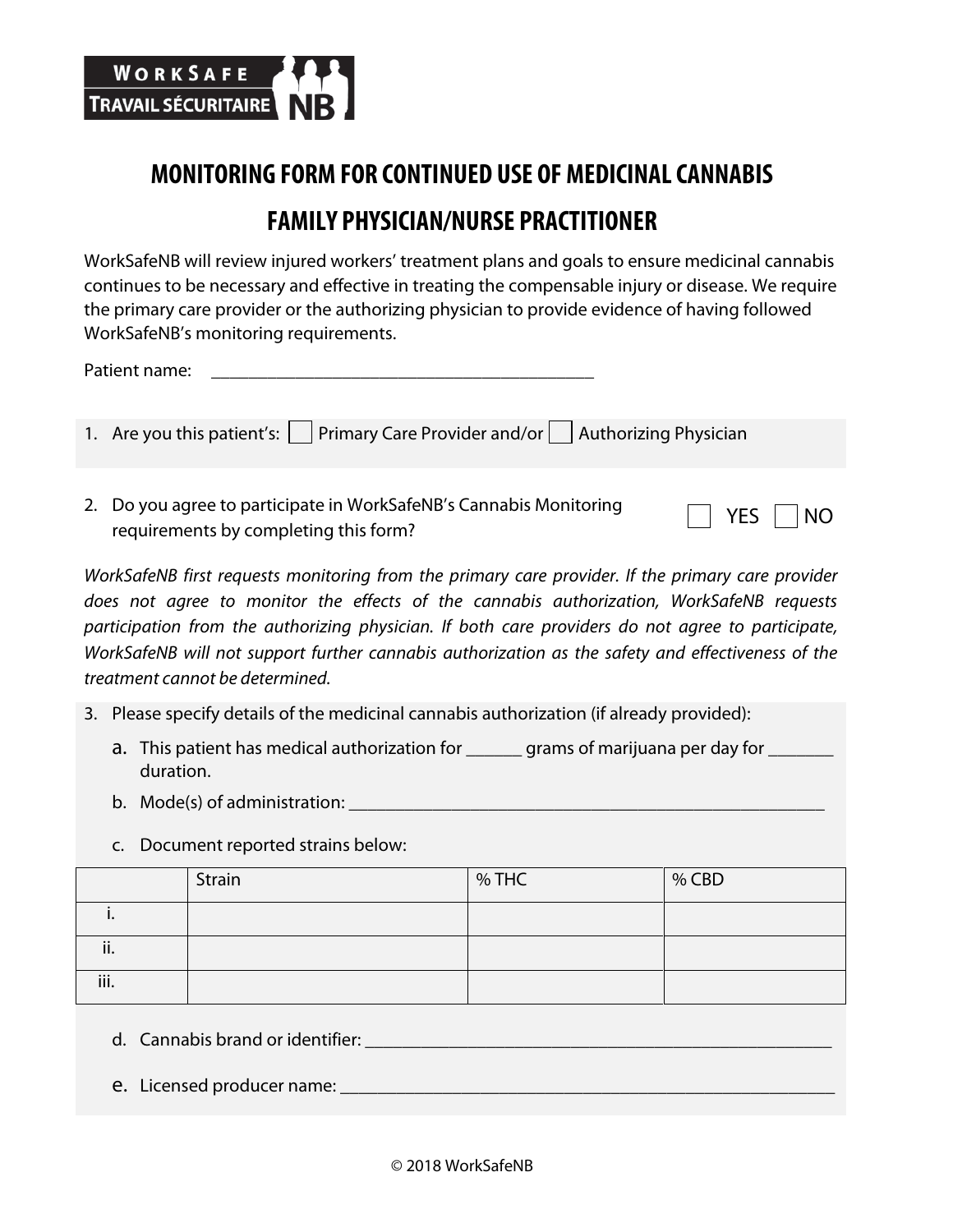4. Please list **all current medications** that you know to be prescribed or otherwise medically authorized for your patient, and include the dosage, schedule and indicated condition. (Please attach another page if more space is required)

## **Current Medications**

| Name of drug | Dosage | Schedule | Indicated condition |
|--------------|--------|----------|---------------------|
| i.           |        |          |                     |
|              |        |          |                     |
|              |        |          |                     |
| ii.          |        |          |                     |
|              |        |          |                     |
|              |        |          |                     |
| iii.         |        |          |                     |
|              |        |          |                     |
|              |        |          |                     |
| iv.          |        |          |                     |
|              |        |          |                     |
|              |        |          |                     |
| V.           |        |          |                     |
|              |        |          |                     |
|              |        |          |                     |

## **The following information is necessary for risk assessment or potential contraindications.**

5. Please list **any changes in the patient's medical condition** you are aware of. Include all surgeries or procedures within that last year that you are aware of for this patient. (Please attach another page if more space is required)

\_\_\_\_\_\_\_\_\_\_\_\_\_\_\_\_\_\_\_\_\_\_\_\_\_\_\_\_\_\_\_\_\_\_\_\_\_\_\_\_\_\_\_\_\_\_\_\_\_\_\_\_\_\_\_\_\_\_\_\_\_\_\_\_\_\_\_\_\_\_\_\_\_\_\_\_\_\_\_\_

| 6. Does your patient smoke tobacco?                                                              | <b>YES</b><br><b>NO</b> |
|--------------------------------------------------------------------------------------------------|-------------------------|
| If YES, how much and how often?                                                                  |                         |
| 7. Does your patient consume alcohol?                                                            | <b>YES</b><br>  NO      |
| If YES, how much and how often?                                                                  |                         |
| 8. To your knowledge, does your patient currently use recreational<br>drugs other than cannabis? | <b>NO</b><br><b>YES</b> |
| If YES, please provide the substance and quantity:                                               |                         |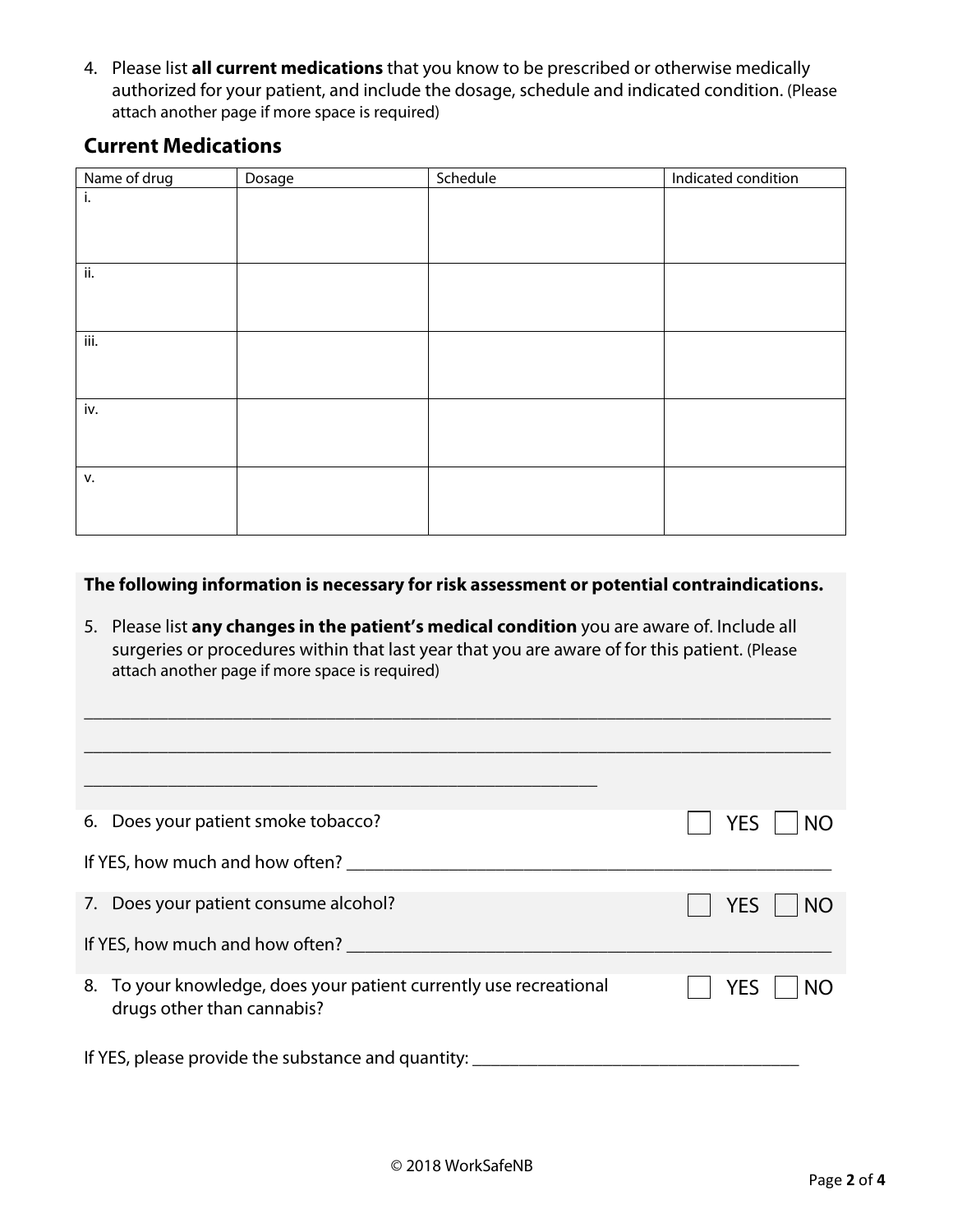| 9. Do any of the following apply to your patient to the best of your knowledge? Leave blank if |
|------------------------------------------------------------------------------------------------|
| unknown.                                                                                       |

| i.    | They are under the age of 25                                                                                                                                               | YES        | <b>NO</b> |
|-------|----------------------------------------------------------------------------------------------------------------------------------------------------------------------------|------------|-----------|
| ii.   | They have a personal history or strong family history of<br>psychosis                                                                                                      | <b>YES</b> | <b>NO</b> |
| iii.  | They have a current or past cannabis use disorder                                                                                                                          | <b>YES</b> | <b>NO</b> |
| iv.   | They have an active substance use disorder                                                                                                                                 | <b>YES</b> | <b>NO</b> |
| V.    | They have cardiovascular disease (angina, peripheral vascular<br>disease, cerebrovascular disease, arrhythmias)                                                            | <b>YES</b> | <b>NO</b> |
| vi.   | They have respiratory disease                                                                                                                                              | <b>YES</b> | <b>NO</b> |
| vii.  | She is a woman who is pregnant, planning to become pregnant,<br>or breastfeeding                                                                                           | YES        | <b>NO</b> |
| viii. | They have a concurrent active mood or anxiety disorder                                                                                                                     | <b>YES</b> | <b>NO</b> |
| ix.   | They smoke tobacco                                                                                                                                                         | YES        | <b>NO</b> |
| X.    | They have risk factors for cardiovascular disease                                                                                                                          | <b>YES</b> | <b>NO</b> |
| xi.   | They are a heavy user of alcohol or is taking high doses of<br>opioids, benzodiazepines or other sedating medications,<br>whether prescribed or available over the counter | YES        | <b>NO</b> |

10. Do you have any concerns for your patient regarding side effects and/or adverse events associated with dried cannabis use?

| <b>RISKS</b>                                        | <b>NONE</b> | SOME | <b>UNSURE</b> | Unable to evaluate |
|-----------------------------------------------------|-------------|------|---------------|--------------------|
| Medical/psychological<br>side effects               |             |      |               |                    |
| Cannabis dependence                                 |             |      |               |                    |
| Driving impairment                                  |             |      |               |                    |
| Ability to perform or<br>function at work           |             |      |               |                    |
| Ability to meet work site<br>safety standards tasks |             |      |               |                    |